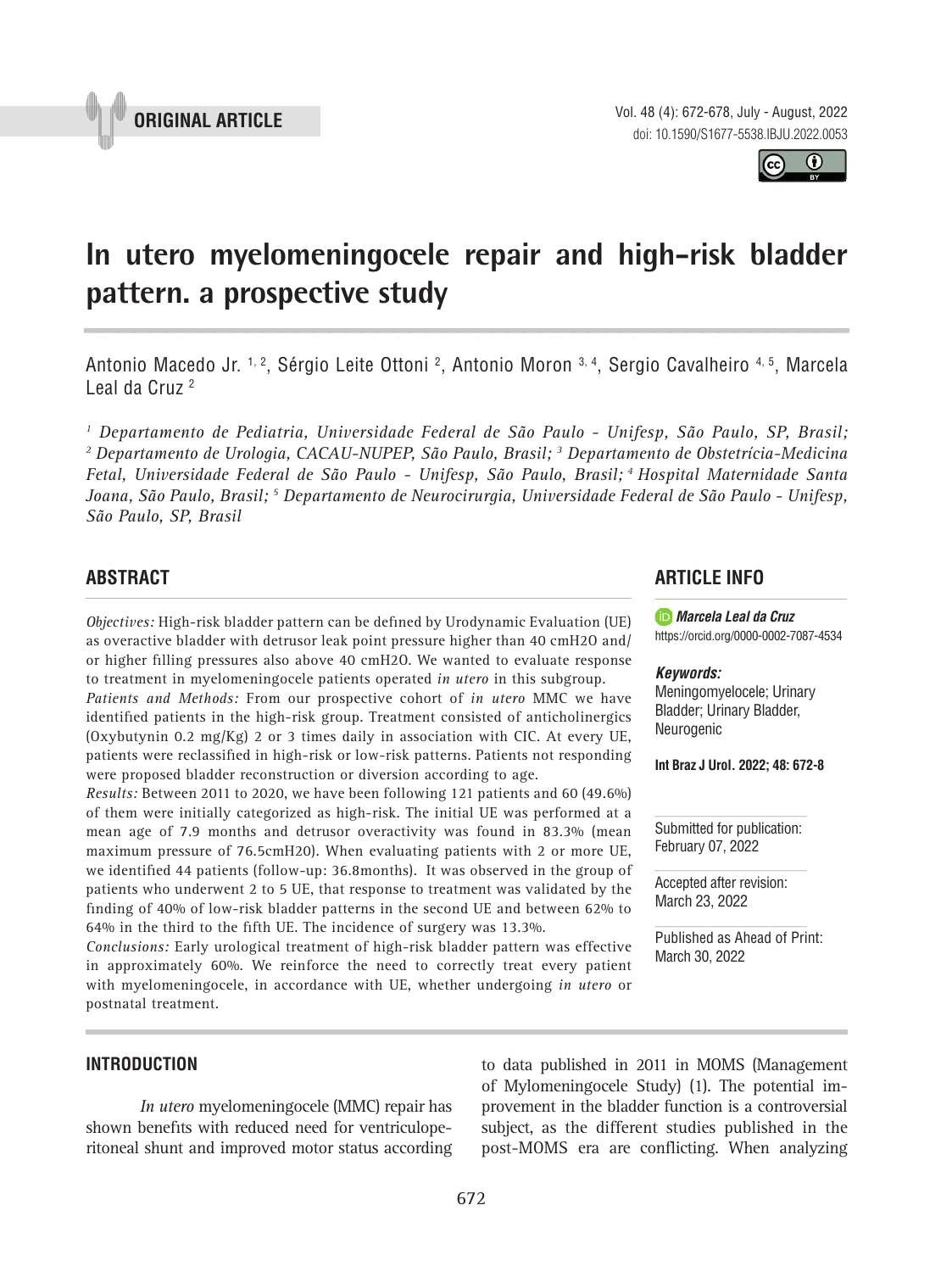prospective studies, the American groups involved in MOMS (2, 3) and the Zurich group (4, 5) suggest benefits of *in utero* MMC to the bladder function, while our studies in São Paulo go in the opposite direction and shows no improvements to bladder function, regardless if MMC closure had been *in utero* or postnatal (6-12).

The knowledge about myelomeningocele and urological presentation and outcome in ongoing advocates early clean intermittent catheterization (CIC) and antimuscarinic drugs should be indicated upon results of urodynamic studies. (13) There are still no serum indicators that allow recording renal damage before the lesion established on DMSA scintigraphy (14). Reconstructive surgery (such as enterocystoplasty) was indicated for patients who were refractory to clinical treatment. For those who were at an early age, vesicostomy should be regarded as an alternative in order to postpone definitive surgery (15).

Our cohort is characterized by a prospective follow-up of patients who underwent *in utero* surgery as of 2011. We propose urological treatment based on initial categorization of four main patterns of bladder behavior at first presentation and subsequently after each appointment. (7)

Most studies assessing response to treatment of high-risk bladder patterns in myelomeningocele are retrospective and belong to the postnatal MMC repair aera. To our knowledge, this is the first paper to study specifically the outcome of patients operated *in utero* treated with anticholinergics and CIC only in a prospective course and this is the rationale of our manuscript.

The aim of this study after selecting the subgroup of patients categorized as high-risk pattern (overactive bladder with detrusor leak point pressure higher than 40 cmH2O and higher filling pressures also above 40 cmH2O) was to define the rate of response to treatment and clinical evolution after initiation of anticholinergics and CIC.

# **PATIENTS AND METHODS**

In 2011 we started a prospective urological follow-up protocol of patients with MMC operated in utero. This protocol received approval from

our Ethic Committee and IRB 34234. This study was based on a prospective protocol to categorize and treat patients with the same procedures and retrospective analysis of patients' files searching outcomes according to the aim of the study. After clinical evaluation and radiological exams: urinary tract ultrasound (US), voiding cystourethrography (VCUG) and urodynamic evaluation (UE), patients were categorized<sup> $7$ </sup> and treated as follows: 1) High-Risk Pattern (overactive pattern with detrusor leak point pressure higher than 40 cm H2O and/or higher filling pressures above 40 cm H2O in the absence of a detrusor contraction) anticholinergics (oxybutynin 0.2 mg/Kg) 2 or 3 times daily in association with CIC every 4 hours, 5 times a day, 2) Incontinent Pattern (overactive bladder with detrusor leak point pressure lower than 40 cm H2O or stable bladder but leaking below 40 cm H2O) and Normal Pattern (stable bladder cystometry without leakage) - only clinical surveillance, and 3) Underactivity Pattern (underactive bladder with post-void residual urine) - Only CIC. Our protocol suggests assessments at 6-month intervals until stability of the urodynamic pattern and then yearly controls with further US and UE. All urodynamic evaluations were performed using the same device and by the same investigators. We estimate bladder capacity according to the Holmdahl formula, bladder capacity in  $mL = 38 + 2.5$  x age in months (16).

The high-risk group is known to be that one with higher risk to the upper urinary tract and the cutoff of 40 cm H20 of detrusor pressure is well recognized in the literature. Thus, we retrospectively reviewed our prospectively fed database. All clinical information, imaging exam results, response to initial treatment and serial urodynamic evolution were collected. At every urodynamic evaluation in the clinical follow-up, patients were reclassified at high-risk or low-risk risk pattern, if the findings of overactive bladder with detrusor leak point pressure higher than 40 cmH2O and higher filling pressures also above 40 cm H2O were normalized. Thus, it was possible to serially define the percentage of response to the proposed treatment. Another interesting aspect was to be able to define the incidence of lower urinary tract surgery in this high-risk group.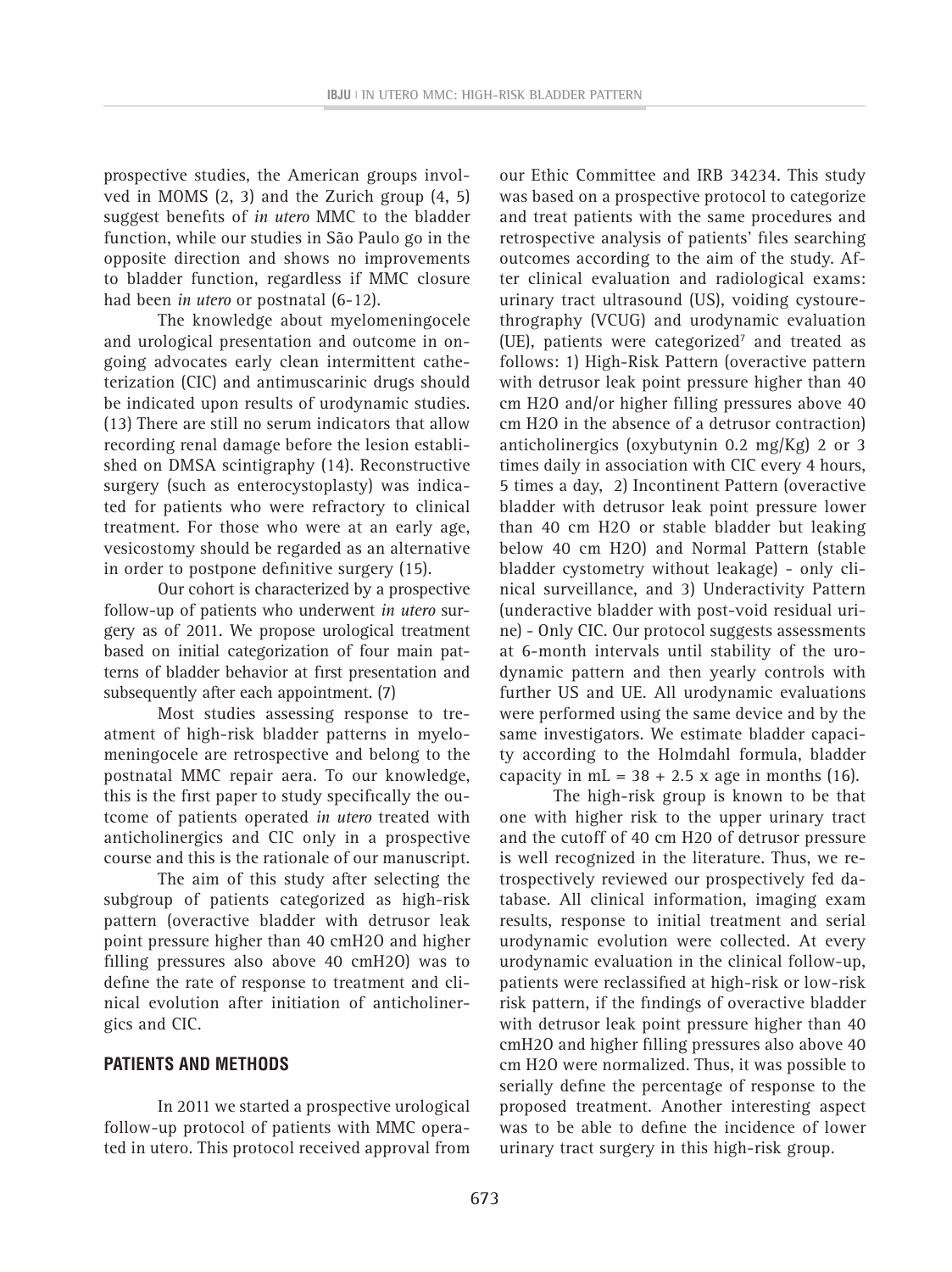### **RESULTS**

Within the interval from 2011 to December 2020, our cohort was formed by 121 patients, and of these, 60 were categorized at high-risk (49.6%) and included in this study. The mean time of follow-up was 27.9 months, and the median was 22 months (ranging from 1 to 91 months). The mean gestational age at diagnosis was 21.1 weeks and mean age at *in utero* surgery was 25.7 weeks. The mean age at birth was 31.1 weeks. The incidence of ventriculoperitoneal shunts was 12.1% (n=7). The mean age of the first urological evaluation was 6.9 months (median 5 months). The initial ultrasound was performed with a mean of 7.31 months (median 5 months) in 58 patients. Hydronephrosis was observed in  $27.6\%$  (n=16) and thick-walled bladder in 34.5%.

The VCUG was performed in 58 patients at a mean age of 9 months (median 6 months), showing irregularly shaped bladder in 39.7%, dilatation of the urethra in 36.8%, suggesting vesico-sphincter dyssynergia in 36.8%. The diagnosis of vesicoureteral reflux was made in 27.6% of the cases (n=16), being bilateral in  $10.3\%$  (n=6). The grade distribution per renal units (RU) was: GIII: 3, GIV: 11, and GV: 7 RU.

The initial UE was performed at a mean age of 7.9 months (median 5 months) and showed hyperactivity in 83.3%, with mean maximum

pressure of 76.5 cm H20 (median 72.5 cm H20). Bladder compliance was normal in 13.6%, decreased in 61%, and could not be determined in 25.4% due to leakage. Similarly, bladder capacity was normal in 37.3%, decreased in 57.6% and could not be determined in 5.1% due to leakage.

When evaluating patients with 2 or more UE, we identified 44 patients, who were followed for a mean follow-up period of 36.8 months (median 28.5 months). Demographic data of this group is presented in Table-1. This subgroup allowed us to evaluate the response to treatment according to objective parameters and mainly based on the UE. We observed episodes of urinary tract infection (UTI) in 28 patients (63.6%), with a mean of 1.9 episodes per patient. The need for hospitalization to treat UTI was 25%. We define UTI as a febrile event with abnormal urinalysis and positive cultures yielding more than 100,000 colonies per mL.

The second UE was performed at a mean age of 18.8 months (median 17.5 months) and showed overactive detrusor contractions in 32.6% (n=14), mean maximum pressure of 49.1 cmH2O (median 50 cmH2O), normal bladder compliance in 54.4%, decreased compliance in 40.9% and could not be determined due to leakage in 4.5%. The recategorization of the bladder pattern by the classification of Leal da Cruz et al. (7) was high-risk in  $61.4\%$  (n=27) and low-risk in 38.6% (n=17) in the second exam.

| Demographic Data                                                         |             |              |
|--------------------------------------------------------------------------|-------------|--------------|
| n                                                                        | 44          |              |
| Sex                                                                      | Female      | Male         |
|                                                                          | 21(47.7%)   | 23 (52.3%)   |
| Age at first presentation                                                | Average     | Median       |
|                                                                          | 6.8 months  | 5.0 months   |
| Age at last appointment                                                  | Average     | Median       |
|                                                                          | 45.3 months | 40 months    |
| <b>Response to clinical treatment</b><br>(at last urodynamic evaluation) | High-risk   | Low-risk     |
|                                                                          | 24 (54.5%)  | $20(45.5\%)$ |

|  |  | Table 1 - Demographic data. |  |  |
|--|--|-----------------------------|--|--|
|--|--|-----------------------------|--|--|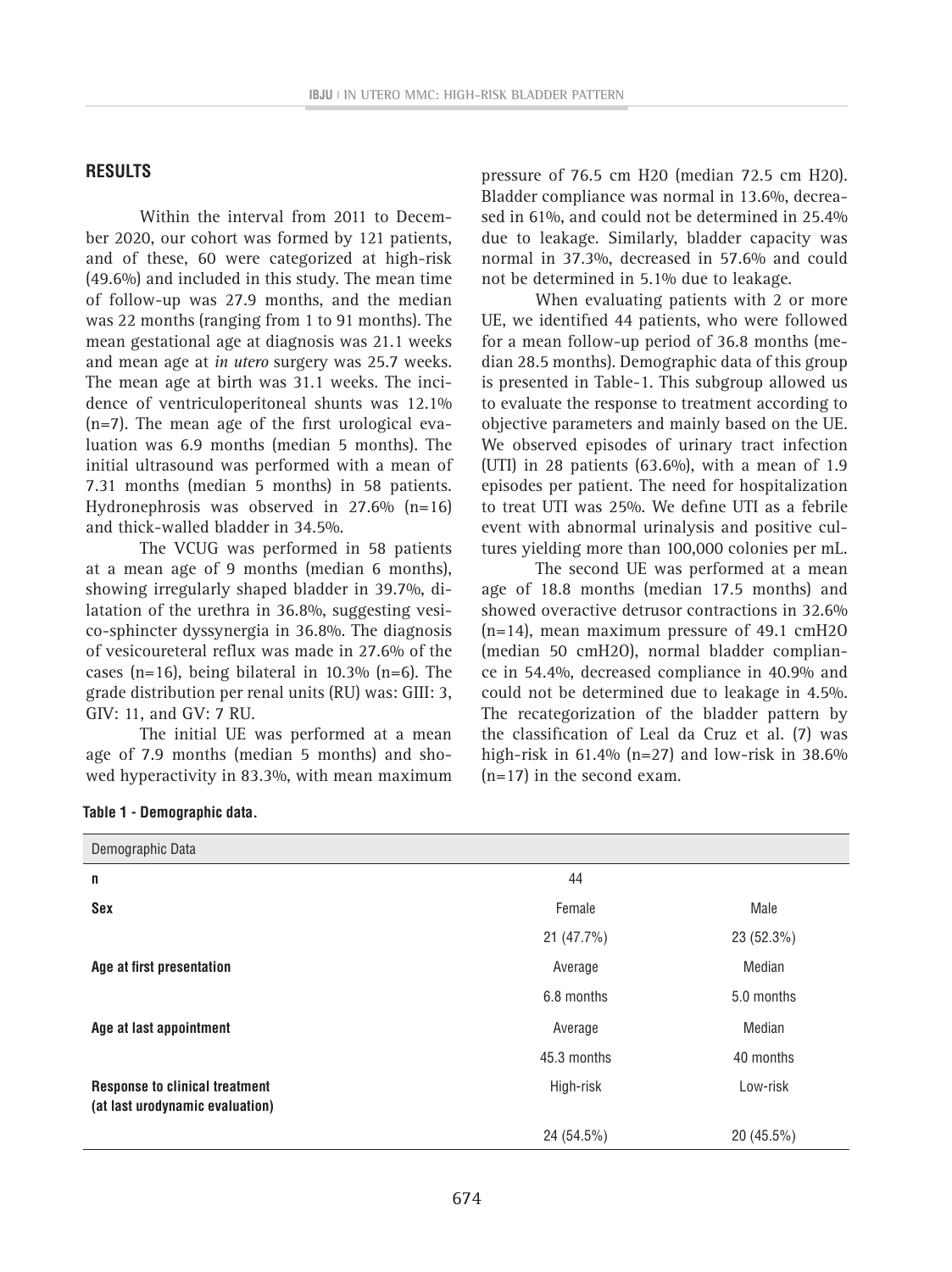Figure-1 shows the evolution of the maximum pressure obtained in the subsequent urodynamic evaluations registered during the follow-up period. Maximum detrusor pressure was the main parameter to recategorize patients at each follow-up.

The records of serial urodynamic evaluations allow us to categorize the bladder pattern at every exam, and Figure-2 shows the percentage of high- -risk and low-risk patterns according to the number of UE performed. It is observed that patients who underwent 3, 4 and 5 urodynamic evaluations had a response close to 60% of change in the bladder pattern to low-risk.

The precise values of the mean maximum pressure in the high and low-risk subgroups according to data from the second to the fifth urodynamic evaluations can be seen in Table-2.

In this series, the following procedures were performed: vesicostomy (n: 3), surgery for treatment performed. vesicosionly (ii. 5), surgery for treatment the kidincy rantifer towards end-stage reflaments are deter surgeries), and bladder augmentation (3, one patient with associated Macedo-Malone), which signified a lable

surgery incidence of 13.3%. The decision between bladder reconstruction (augmentation) or diversion (vesicostomy) has been taken according to age with 3 years and half as a cutoff.

#### **DISCUSSION**

The proactive management of children with spina bifida is based on early bladder pattern categorization. We have followed the same urological protocol for neuropathic bladders since 1999 and this has enabled us to compare the clinical presentation of patients with myelomeningoceles operated *in utero* and postnatally (10). We were not able to follow high-risk bladder patterns simultaneously for postnatal MMC repair because in our Institution all cases are referred for *in utero* repair since 2011. We are aware that the progression of kidney failure towards end-stage renal disease can be reduced if adequately treated.

Although there is preliminary literature available comparing initial bladder patterns after *in utero* 



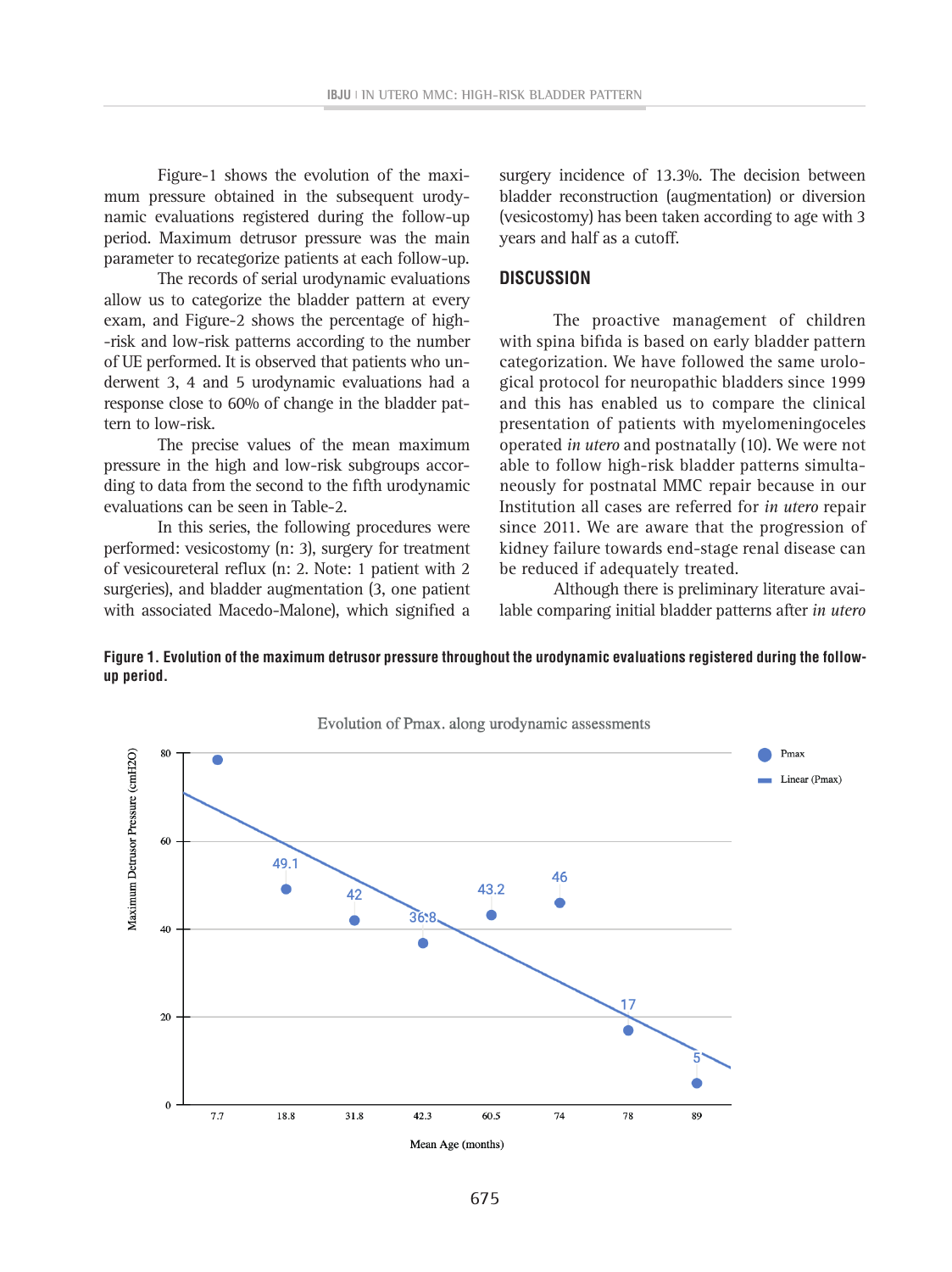**Figure 2. Number of patients by sequence of urodynamic evaluations (EU) performed UE1 (n:60) UE2 (n:44), UE3 (n:32), UE4 (n:18), UE5 (n:11), UE6 (n:4), UE7 (n:1), UE8 (n:1) and percentage of high risk and low risk bladder patterns.** 



Table 2 - Mean maximum pressure in the high and low-risk subgroups according to the second to the fifth urodynamic **evaluations.**

| <b>Bladder Pattern</b> | Pmax. UED2 (cmH20) | Pmax. UED3 (cmH20) | Pmax. UED4 (cmH20) | Pmax. UED5 (cmH20) |
|------------------------|--------------------|--------------------|--------------------|--------------------|
| Low-risk               | 16.76              | 18.78              | 16.91              | 17.14              |
| High-risk              | 69.52              | 71.93              | 68                 | 88.75              |

MMC repair, there is little information about the cli- manuscript was that this beneficial conclusion came of patients.

The MOMS urological follow-up study showed that 24% in the prenatal group vs 4% in the postnatal group (RR 5.8, 95% CI 1.8-18.7) were reported to be voiding volitionally (3). Augmentation cystoplasty, vesicostomy and urethral dilation did not of this paper was the presence of multiple clinical differ between the two groups. Authors reported that providers during follow-up, not necessarily having in spite that most patients were in diapers or in a the same protocol in their counseling. CIC regimen, there was a trend for higher volitionally voiding in the *in utero* operated patients. Interestin-data for *in utero* MMC repair and urological outcogly, the conclusion of the authors was that *in utero*  me. They performed UDS at 2 weeks, 6, 12, 18 and closure should not be performed solely based on uro-24 months, followed by yearly control and included logical outcome (3). One aspect that is not clear in the 82 patients. The last UDS was normal in 25 patients

nical outcome after treatment for this new subgroup out from a non-reported number of cases by parental information through phone interviews only and not confirmed by medical analysis. The meaning of volitional voiding by neuropathic patients is accepted only if no residual volumes are found and the authors did not respond on that. Another limiting factor

The Zurich group recently presented their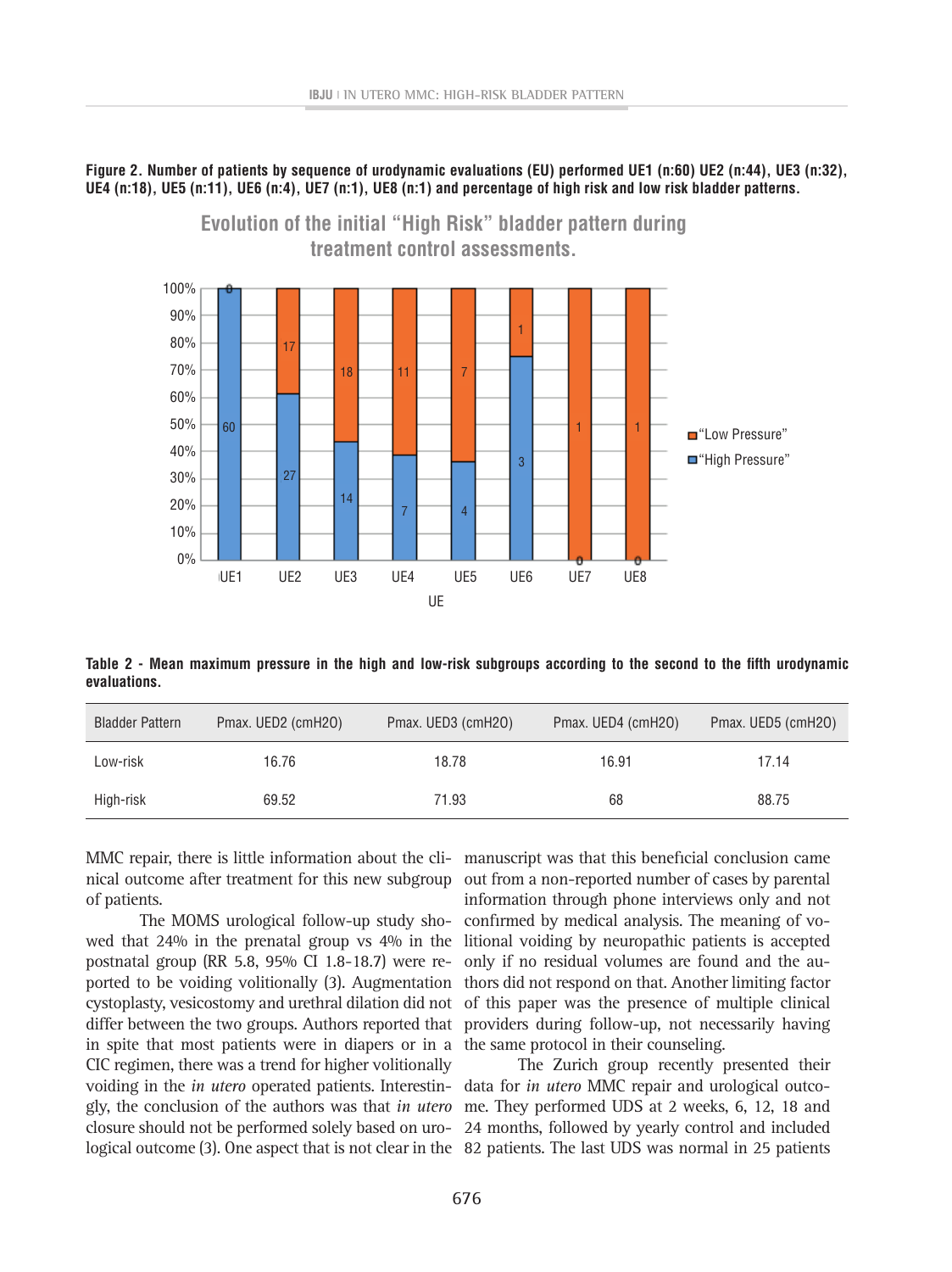$(32\%)$ , in contrast to 66%  $(54/82)$  in the newborn period. Only 35 patients had a 3 year follow-up showing normal bladder parameters in 6 cases (17%) (5). Their most recent findings are in correspondence with our results that suggest no protective effect of fetal myelomeningocele surgery towards the lower urinary tract. One strong aspect of this paper is that, similarly to our data, these authors present a very homogeneous follow-up protocol with validated UE.

We have recently reported on our experience in patients operated *in utero* and presenting with sphincter insufficiency patterns. We were able to follow 30 patients in a database of 117 patients operated *in utero* categorized in the incontinent pattern (leaking at lower pressure: < 40cm H20). From those, 23 had repeated UDS available to record clinical outcome with a follow-up of 24.5 months (median: 15 months). We observed that no change in the pattern was found in 43.47% and for those leaking at a lower pressure (<30cm H20), we could predict maintenance of the incontinent pattern in 70% (12).

Other authors have performed similar studies after post-natal MMC repair. Sager et al. did a retrospective analysis after studying 60 cases of MMC presenting at an age below 1 year. They observed the incidence of high-risk bladder patterns in 50% of their population and 30% had a diagnosis of detrusor-sphincter dyssynergia (17). This data is very similar to our findings. In a study performed with the first 100 patients of prospective follow-up, of which 95 underwent urodynamic evaluation, we found that the high-risk group represented 52.6% (10).

We wanted to estimate in this prospective analysis, the response to treatment and the incidence of surgery, which indirectly represents failure of conservative treatment. Importantly, in this group we reviewed 172 urodynamic evaluations only for the high-risk group, which gave us a mean of 3.9 evaluations per patient. Noteworthy, all evaluations were performed in the same device and by the same investigator (AMJ), which provides homogeneity to the UE data never seen in neurological patients. At our service, a urodynamic exam is performed at the office and together with the medical visit, with the assistance of an urotherapist nurse. The immediate analysis of the results by the attending physician allows for decision-making during the medical appointment.

An interesting characteristic of our service is

also the adherence of patients from several localities in the country, who return on a yearly basis for control with the neurosurgeon (SC), pediatric orthopedics and pediatric urologist (AMJ). As additional data, the geographic origin of the 60 patients initially enrolled in this study is observed: North: 5%; Northeast: 8,3%; Midwest: 10%; South: 6.7%; Southeast: 68.3%; and another country: 1.7%.

The UE findings that allow classifying the bladder pattern as high-risk and low-risk are shown in Graph 2. It was observed, mainly in the group of patients who underwent 2 to 5 UE, that the presumable response to treatment could be validated by the finding of 40% of low-risk bladder patterns in the second UE and between 62% to 64% in the third to the fifth UE.

The incidence of surgery is ultimately considered a failure of conservative treatment (anticholinergics and CIC). In this series, the following procedures were performed: vesicostomy (n: 3), surgery for treatment of vesicoureteral reflux (n: 2. Note: 1 patient with 2 surgeries), and bladder enlargement (3, one patient with associated Macedo-Malone), which signified a surgery incidence of 13.3%.

A limitation of our study was that a small number of patients have abandoned the treatment in our Institution. On the other hand, it did not affect our conclusions, as far as only the interval between first and last appointment with us have been counted for our mean follow-up in the study.

#### **CONCLUSIONS**

Thus, we can conclude that early urological treatment using anticholinergics and CIC of patients with myelomeningocele and who initially presented with a high-risk bladder pattern was effective in approximately 60% of the cases. The incidence of surgery was 13.3% in this group, with a mean follow- -up of 36.8 months (median 28.5 months). Therefore, we reinforce the need to correctly treat every patient with myelomeningocele, in accordance with objective parameters and based on urodynamic evaluation, whether undergoing *in utero* or postnatal treatment.

#### **CONFLICT OF INTEREST**

None declared.